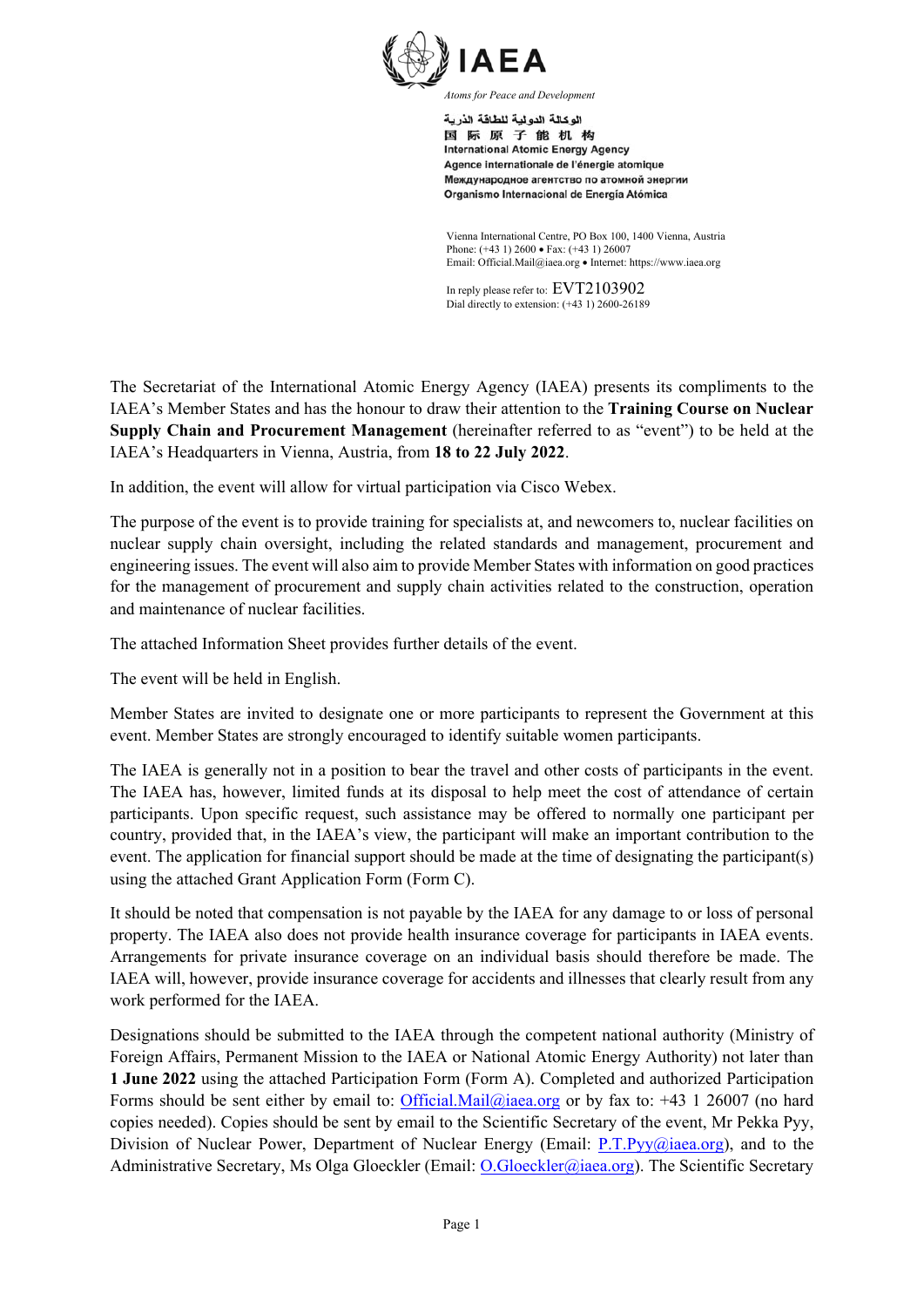of the event will liaise with the participants directly concerning further arrangements, including travel details, as appropriate, once the official designations have been received.

The IAEA takes no responsibility for, and the provider of the virtual meeting services has represented and warranted that the Services shall not contain, and that no end user shall receive from the software used to hold the virtual meeting, any virus, worm, trap door, back door, timer, clock, counter or other limiting routine, instruction or design, or other malicious, illicit or similar unrequested code, including surveillance software or routines which may, or is designed to, permit access by any person, or on its own, to erase, or otherwise harm or modify any data or any system, server, facility or other infrastructure of any end user (collectively, a "Disabling Code").

The Secretariat of the International Atomic Energy Agency avails itself of this opportunity to renew to the IAEA's Member States the assurances of its highest consideration.



2022-04-26

Enclosures: Information Sheet Participation Form (Form A) Grant Application Form (Form C)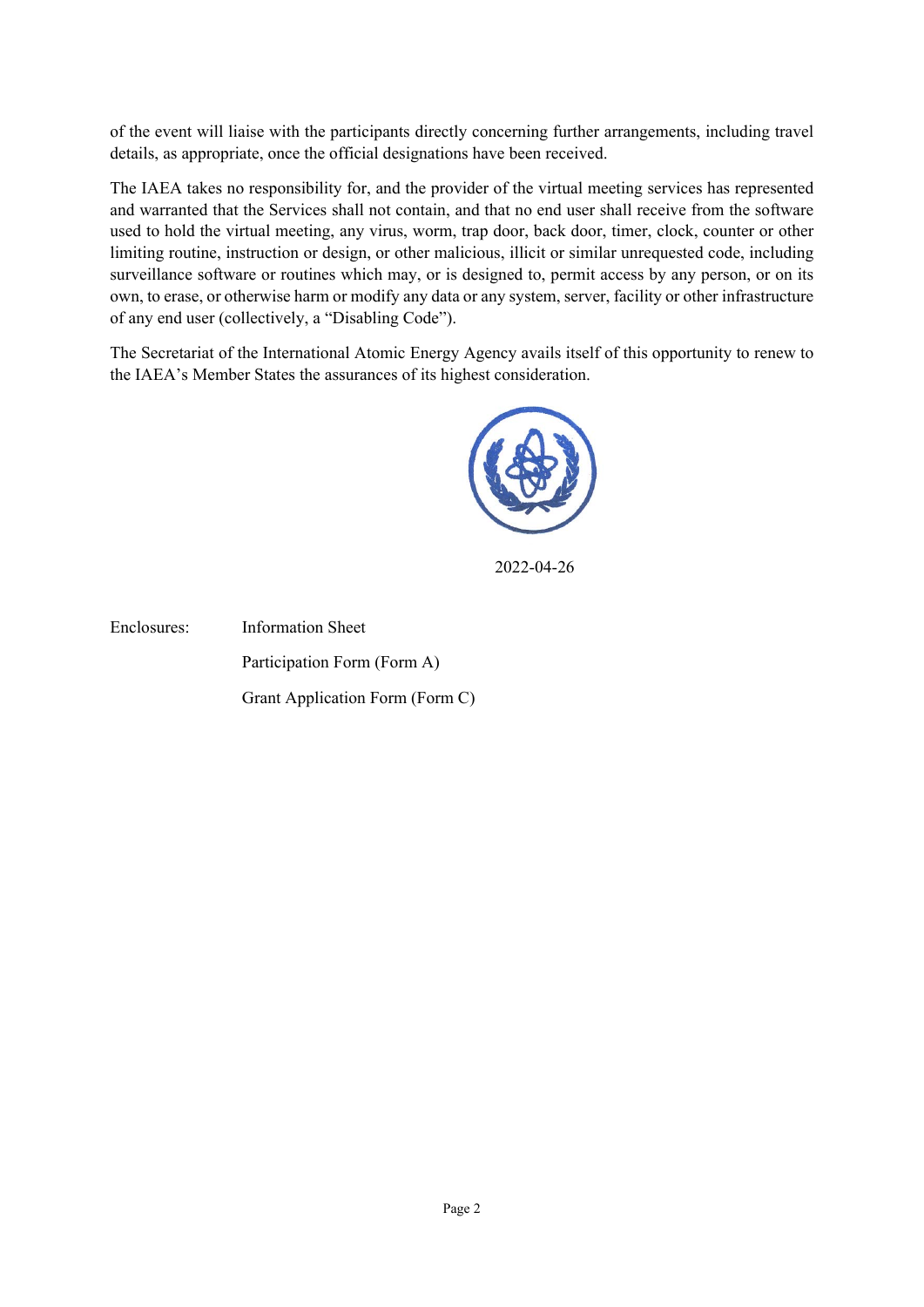

# **Training Course on Nuclear Supply Chain and Procurement Management**

**IAEA Headquarters, Vienna, Austria** and virtual participation via Cisco Webex

**18–22 July 2022**

**Ref. No.: EVT2103902**

## **Information Sheet**

### **Introduction**

Nuclear power plants employ sophisticated engineering to generate electricity and heat for periods of at least 40 to 60 years. Various suppliers provide related products and services for NPP operators, through the life cycle of Nuclear Power Plants (NPPs) in design, manufacture, construction, operation and decommissioning. All suppliers need to comply with well-established requirements and have a sustainable purchasing system for choosing its suppliers.

In recent years, the construction and operation of NPPs have been impacted by significant supply chain related concerns. Use of commercial grade items has increased, and there have been temporary shutdowns of NPPs due to the installation of counterfeit, fraudulent or substandard items. COVID-19, supply chain disturbances and sometimes even conflicts have impacted the availability of products and the mobility of service suppliers. Effective and efficient oversight of the global nuclear supply chain is a crucial to safety and quality both in nuclear new build and in operating nuclear facilities.

In April 2018, the Standing Advisory Group on Nuclear Energy (SAGNE) recommended that the IAEA should "pursue wider international collaboration to manage and improve interfaces between regulators, technical support organizations, owner/operators and suppliers". As an example of the above, SAGNE proposed "an online platform or portal for information and resource sharing, such as a Nuclear Supply Chain Toolkit".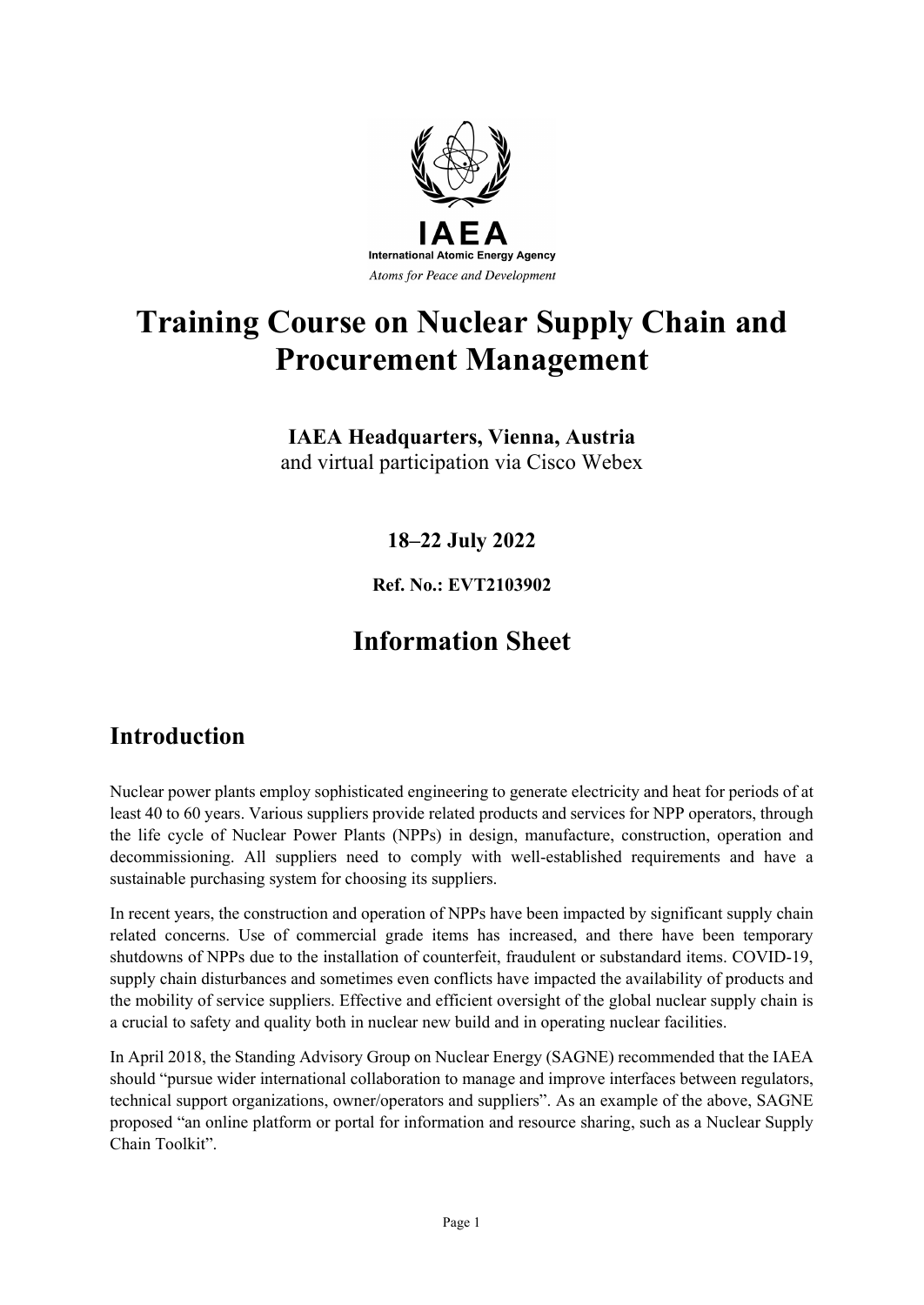This recommendation has been supported by two Technical Meetings hosted by IAEA in 2017 and 2018. Since 2018, the IAEA has initiated series of consultancy meetings aimed at the development of an online platform for sharing experience in the nuclear supply chain and a related training course. Currently, IAEA has deployed the interactive nuclear supply chain management toolkit that provides information on good practices and lessons learnt in arears of the procurement and quality management to all organizations involved in the life cycle activities of nuclear facilities.

Since 2019, the training course on the Nuclear Supply Chain Management and Procurement has been started for all interested organizations by IAEA. This event is a continuation of the IAEA's activities related to the exchange of good practices on the management of nuclear supply chains among Member states.

### **Objectives**

The purpose of the event is to provide training for specialists at, and newcomers to, nuclear facilities on nuclear supply chain oversight, including the related standards and management, procurement and engineering issues. The event will also aim to provide Member States with information on good practices for the management of procurement and supply chain activities related to the construction, operation and maintenance of nuclear facilities.

### **Target Audience**

The target audience of this training course consists of managers in charge of, or planning to participate in, the development, implementation and improvement of supply chain management within their organizations or overseeing suppliers for nations with established nuclear power programs, or nations at the advanced stage of building one. Similarly, the following groups would be relevant for participation: early, mid, and late-career staff of the suppliers who are responsible for their supply chain management and sub-suppliers, specialists from regulatory bodies who oversee the review the assessment of operators or suppliers' supply chain management.

## **Working Language(s)**

The event will be conducted in English.

### **Scope and Nature**

In September 2019, the "Pilot Course on Nuclear Supply Chain Management and Procurement" was successfully held and course participants expressed great interest in the expansion of the current nuclear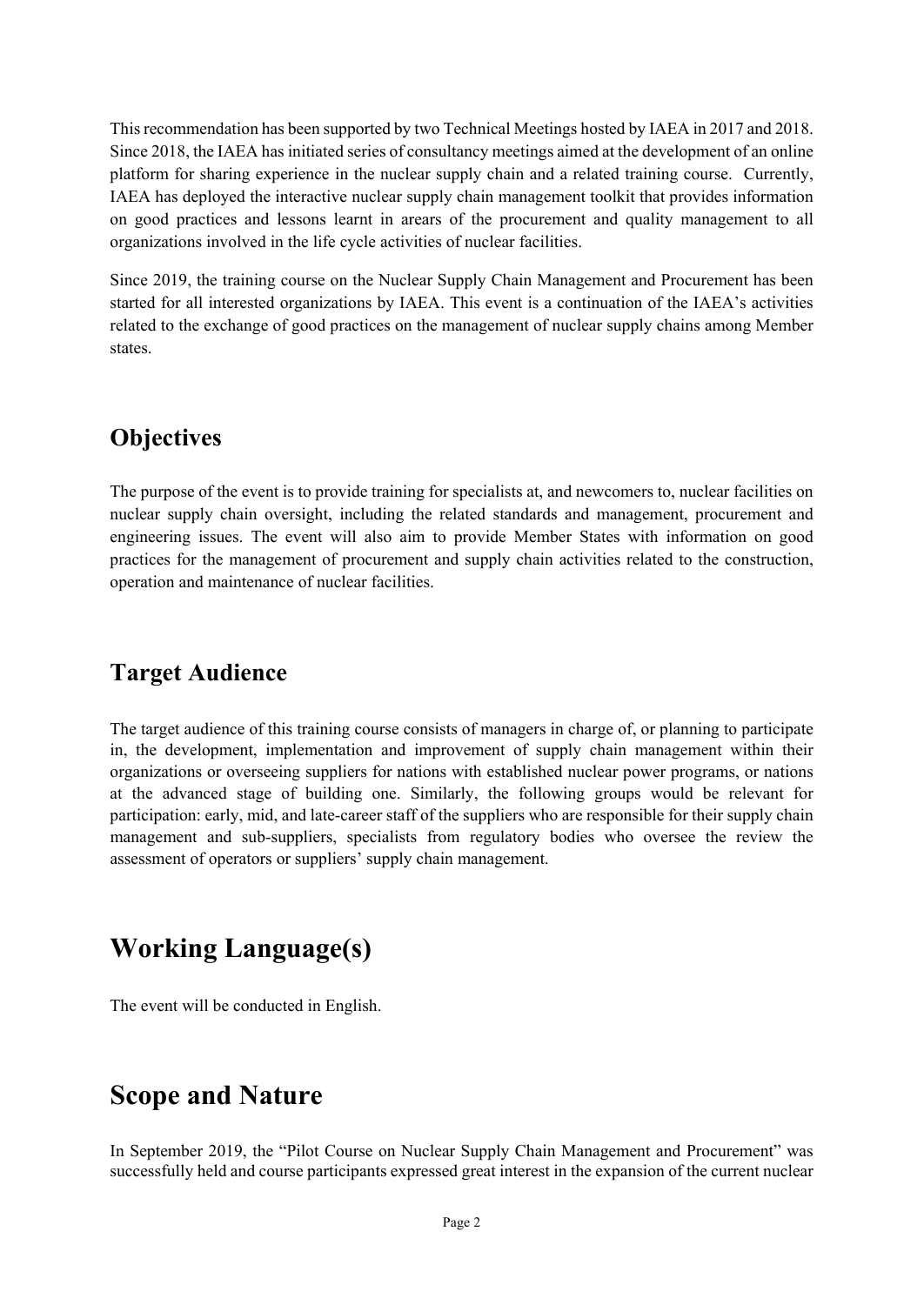supply chain toolkits and future and a regular course on supply chain management. A virtual version of the course was conducted in October 2021.

This course will cover on a general level challenges and perspectives of the nuclear supply chain management, good practices for management of procurement and supply chain activities, as well as digitalization of the related activities. The 2022 version of the course aims to focus more on the current issues and solutions.

The course will be conducted by the IAEA staff, international experts, and management and technical specialists from the host countries and other countries. The training programme will include individual work, questions & answers sessions and lectures.

In addition, the course will discuss opportunities for participants to network and continue sharing information and good practices, as well as other potential follow-up tasks and coordinated activities, as appropriate.

#### **References:**

- IAEA Nuclear Energy Series NP-T-3.21, "Procurement Engineering and Supply Chain Guidelines in Support of Operation and Maintenance of Nuclear Facilities";
- IAEA Nuclear Energy Series NP-T-3.26, "Managing Counterfeit and Fraudulent Items in the Nuclear Industry";
- IAEA TECDOC No. 1910, "Quality Assurance and Quality Control in Nuclear Facilities and Activities";
- IAEA Nuclear Energy Series NP-T-3.26, "Managing Counterfeit and Fraudulent Items in the Nuclear Industry";
- IAEA Nuclear Energy Series NG-T-3.4, "Industrial Involvement to Support a National Nuclear Power Programme".
- IAEA TECDOC No. 1740, "Use of a Graded Approach in the Application of the Management System Requirements for Facilities and Activities".

Accepted participants will be asked to get acquainted with the following IAEA webinars before joining the course (Introductory Webinars 1-7).

Nuclear Supply Chain Webinar Series [https://www.iaea.org/about/organizational-structure/department-of-nuclear-energy/division-of](https://www.iaea.org/about/organizational-structure/department-of-nuclear-energy/division-of-nuclear-power/nuclear-power-engineering-section/nuclear-supply-chain-webinar-series)[nuclear-power/nuclear-power-engineering-section/nuclear-supply-chain-webinar-series](https://www.iaea.org/about/organizational-structure/department-of-nuclear-energy/division-of-nuclear-power/nuclear-power-engineering-section/nuclear-supply-chain-webinar-series)

Other training material will be made available to the accepted participants for them to study during the training course in the Info Package to be sent to them.

## **Expected Outputs**

- Improved knowledge of procurement strategy, scenarios and procurement practice.
- Better understanding of the international requirements and guidelines on nuclear supply chain management and procurement.
- Improved knowledge of mechanisms for supplier evaluation and qualification.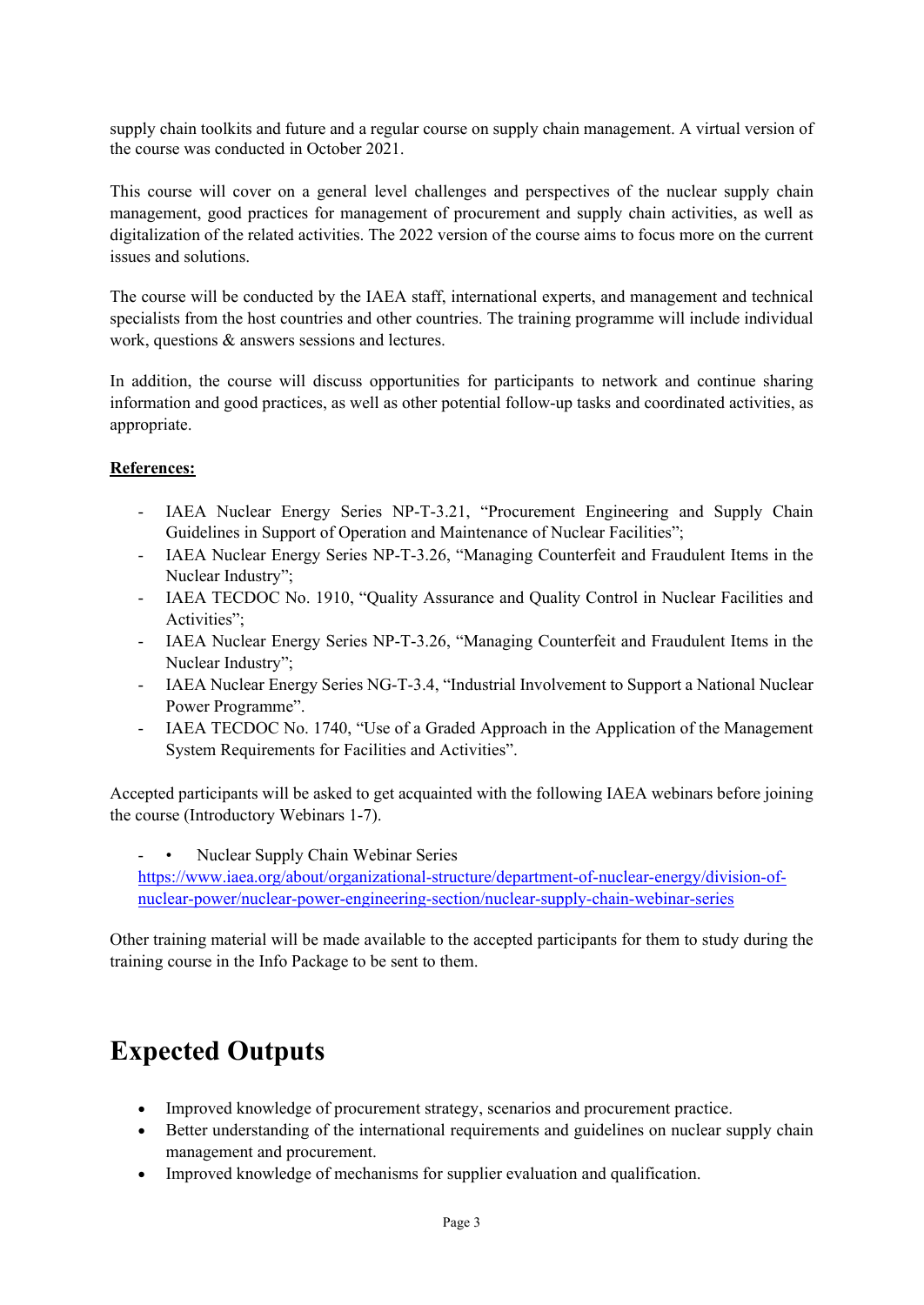- Understanding the current issues dealing with the international nuclear supply chain and potential ways to find solutions for the problems
- Enhanced networking opportunities among participants.

The course may be assessed on a basis of tests and individual task performance. Participants will be provided with a certificate upon completion subject to satisfactory performance and documented attendance.

### **Participation and Registration**

All persons wishing to participate in the event have to be designated by an IAEA Member State or should be members of organizations that have been invited to attend.

In order to be designated by an IAEA Member State, participants are requested to send the **Participation Form (Form A)** to their competent national authority (e.g. Ministry of Foreign Affairs, Permanent Mission to the IAEA or National Atomic Energy Authority) for onward transmission to the IAEA by **1 June 2022**. Participants who are members of an organization invited to attend are requested to send the **Participation Form (Form A)** through their organization to the IAEA by the above deadline.

Selected participants will be informed in due course on the procedures to be followed with regard to administrative and financial matters.

Participants are hereby informed that the personal data they submit will be processed in line with the [Agency's Personal Data and Privacy Policy](https://www.iaea.org/about/privacy-policy#:%7E:text=The%20IAEA%20is%20committed%20to,accountable%20and%20non%2Ddiscriminatory%20manner.&text=The%20Privacy%20Policy%20provides%20the,carrying%20out%20its%20mandated%20activities.) and is collected solely for the purpose(s) of reviewing and assessing the application and to complete logistical arrangements where required.

### **Expenditures and Grants**

No registration fee is charged to participants.

The IAEA is generally not in a position to bear the travel and other costs of participants in the event. The IAEA has, however, limited funds at its disposal to help meet the cost of attendance of certain participants. Upon specific request, such assistance may be offered to normally one participant per country, provided that, in the IAEA's view, the participant will make an important contribution to the event (please, also observe the planned hybrid format).

The application for financial support should be made using the **Grant Application Form (Form C),** which has to be stamped, signed and submitted by the competent national authority to the IAEA together with the **Participation Form (Form A)** by **1 June 2022**.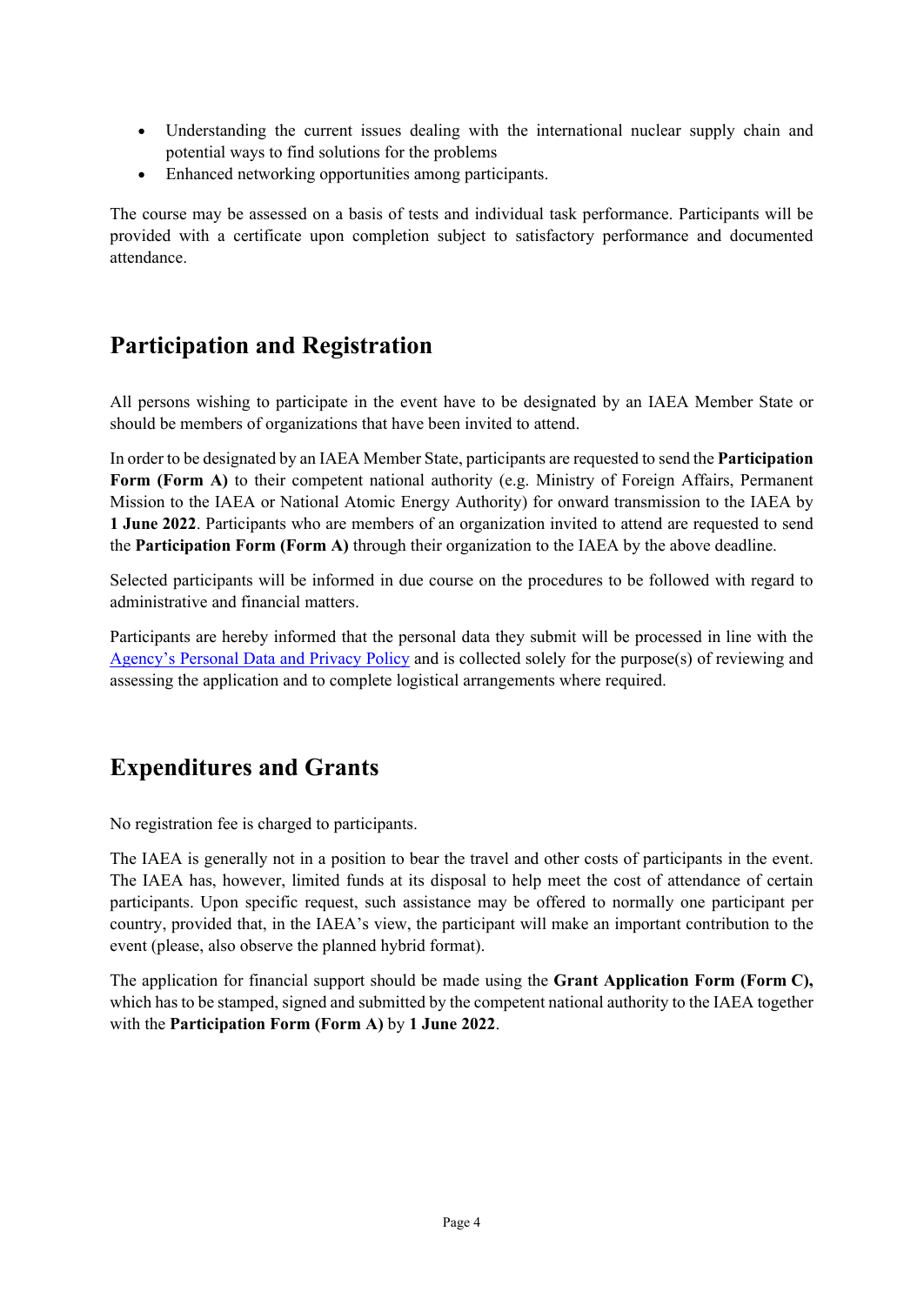## **Venue**

The event will be held at the Vienna International Centre (VIC), where the IAEA's Headquarters are located. Participants must make their own travel and accommodation arrangements.

General information on the VIC and other practical details, such as a list of hotels offering a reduced rate for IAEA participants, are listed on the following IAEA web page:

#### [www.iaea.org/events.](http://www.iaea.org/events)

Participants are advised to arrive at Checkpoint 1/Gate 1 of the VIC one hour before the start of the event on the first day in order to allow for timely registration. Participants will need to present an official photo identification document in order to be admitted to the VIC premises.

The virtual component of the event will be held via IT platform WebEx.

## **Visas**

Participants who require a visa to enter Austria should submit the necessary application to the nearest diplomatic or consular representative of Austria at least four weeks before they travel to Austria. Since Austria is a Schengen State, persons requiring a visa will have to apply for a Schengen visa. In States where Austria has no diplomatic mission, visas can be obtained from the consular authority of a Schengen Partner State representing Austria in the country in question.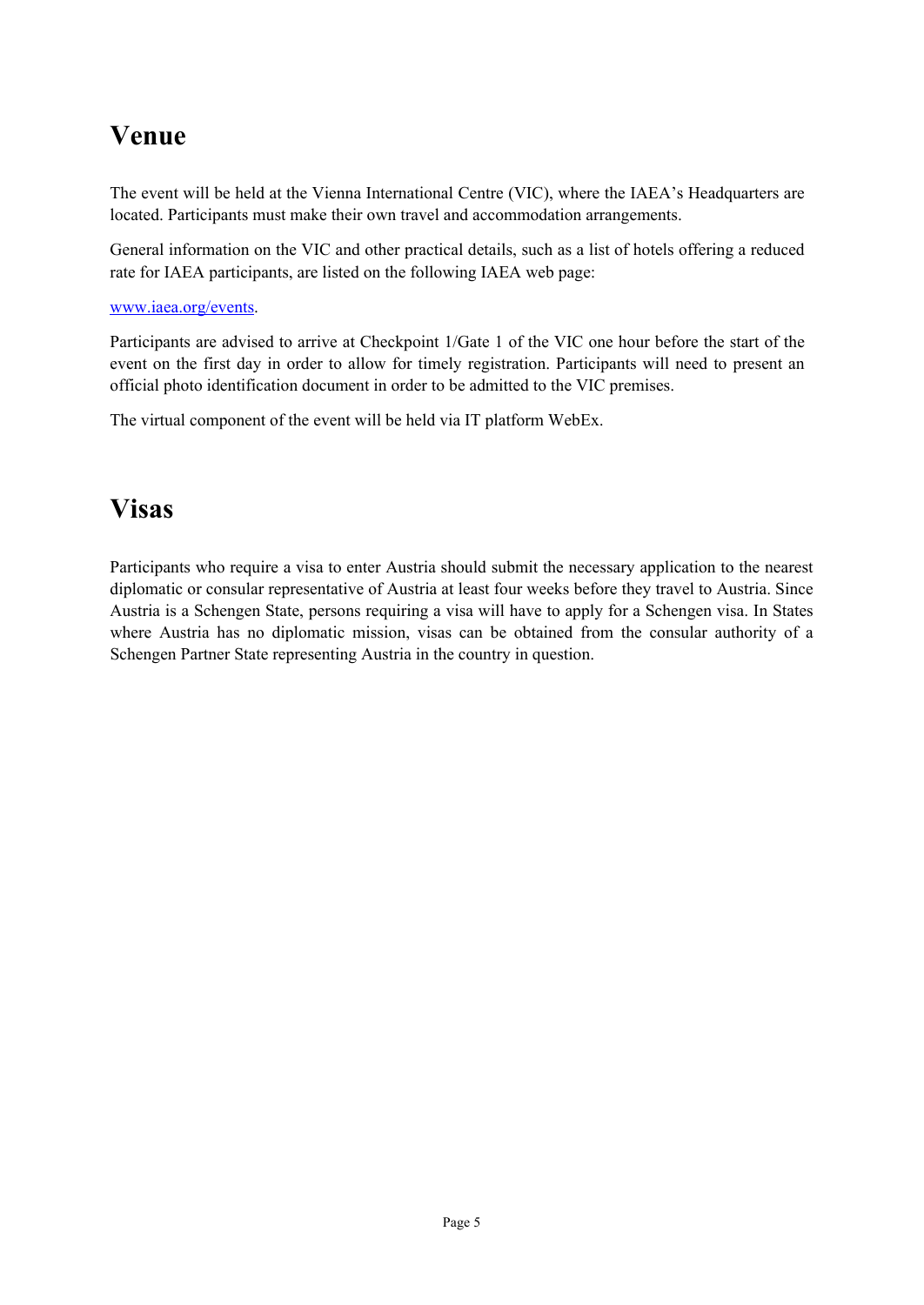## **IAEA Contact**

#### **Scientific Secretary**:

#### **Mr Pekka Pyy**

Division of Nuclear Power Department of Nuclear Energy International Atomic Energy Agency Vienna International Centre PO Box 100 1400 VIENNA AUSTRIA Tel.: +43 1 2600 26189 Fax: +43 1 26007 Email: [P.T.Pyy@iaea.org](mailto:P.T.Pyy@iaea.org)

#### **Administrative Secretary**:

**Ms Olga Glöckler** Division of Nuclear Power Department of Nuclear Energy International Atomic Energy Agency Vienna International Centre PO Box 100 1400 VIENNA AUSTRIA Tel.: +43 1 2600-22804 Email: [O.Gloeckler@iaea.org](mailto:O.Gloeckler@iaea.org)

Subsequent correspondence on scientific matters should be sent to the Scientific Secretary and correspondence on other matters related to the event to the Administrative Secretary.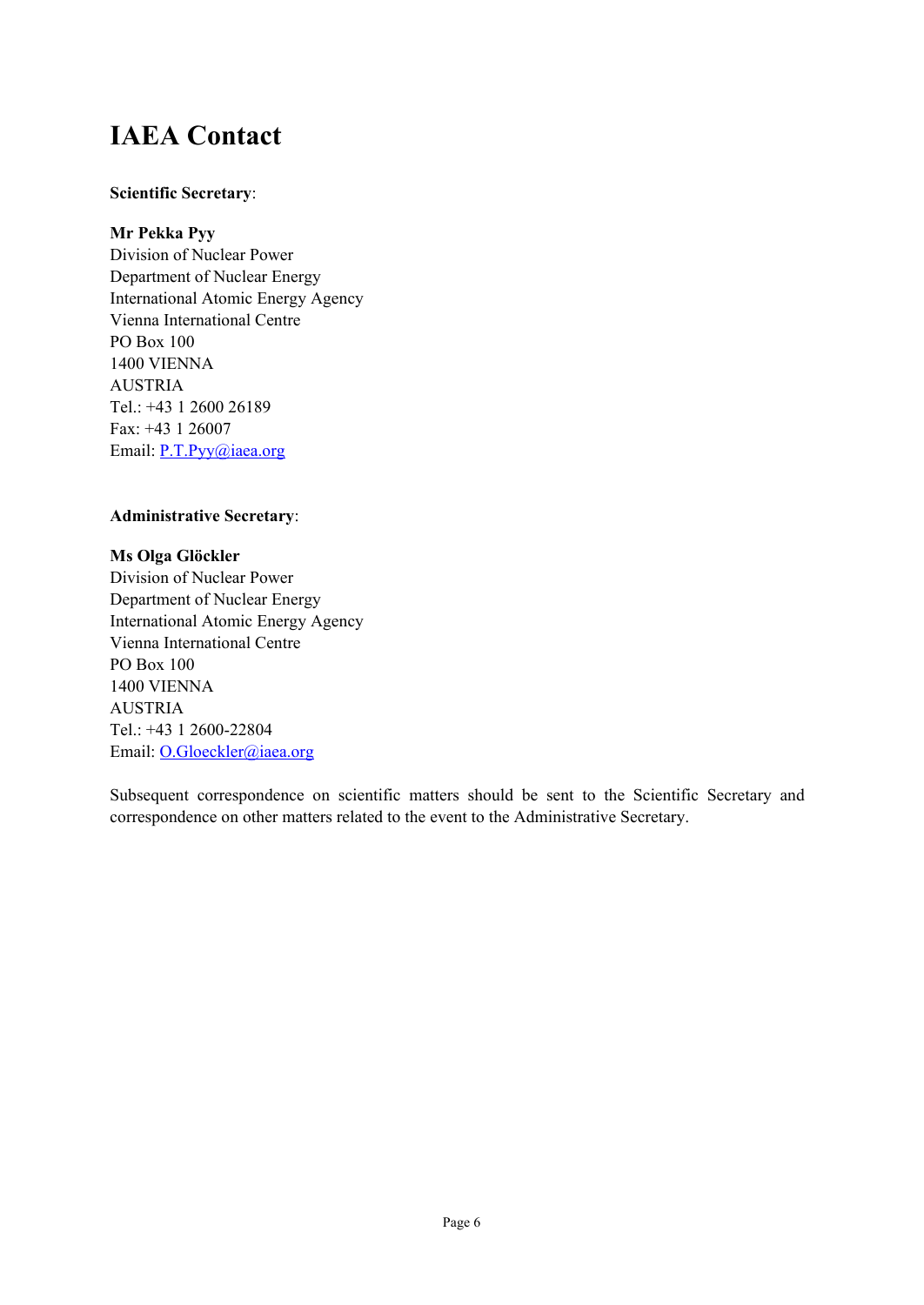

# **Participation Form**

### **Training Course on Nuclear Supply Chain and Procurement Management**

#### **IAEA Headquarters, Vienna, Austria and virtual participation via Cisco Webex**

#### **18–22 July 2022**

To be completed by the participant and sent to the competent national authority (e.g. Ministry of Foreign Affairs, Permanent Mission to the IAEA, or National Atomic Energy Authority) of his/her country for subsequent transmission to the International Atomic Energy Agency (IAEA) either by email to[: Official.Mail@iaea.org](mailto:official.mail@iaea.org) or by fax to: +43 1 26007 (no hard copies needed). Please also send a copy by email to the Scientific Secretary [P.T.Pyy@iaea.org](mailto:P.T.Pyy@iaea.org) and to the Administrative Secretar[y O.Gloeckler@iaea.org.](mailto:O.Gloeckler@iaea.org)

#### **Deadline for receipt by IAEA through official channels: 1 June 2022**

| Family name(s): (same as in passport)               |                                                                                         | First name(s): (same as in passport) |                    | Mr/Ms |
|-----------------------------------------------------|-----------------------------------------------------------------------------------------|--------------------------------------|--------------------|-------|
| Institution:                                        |                                                                                         |                                      |                    |       |
| Full address:                                       |                                                                                         |                                      |                    |       |
| Tel. (Fax):                                         |                                                                                         |                                      |                    |       |
| Email:                                              |                                                                                         |                                      |                    |       |
| Nationality:                                        | Representing following Member State/non-Member State/entity or<br>invited organization: |                                      |                    |       |
| If/as applicable:                                   |                                                                                         |                                      |                    |       |
| Do you intend to submit a paper?                    |                                                                                         | $Yes \mid$                           | $\overline{N_{0}}$ |       |
| Would you prefer to present your paper as a poster? |                                                                                         | Yes                                  | No                 |       |
| Title:                                              |                                                                                         |                                      |                    |       |
| I plan to attend virtually:                         |                                                                                         | Yes                                  | No                 |       |

Participants are hereby informed that the personal data they submit will be processed in line with the [Agency's Personal Data and Privacy Policy](https://www.iaea.org/about/privacy-policy#:%7E:text=The%20IAEA%20is%20committed%20to,accountable%20and%20non%2Ddiscriminatory%20manner.&text=The%20Privacy%20Policy%20provides%20the,carrying%20out%20its%20mandated%20activities.) and is collected solely for the purpose(s) of reviewing and assessing the application and to complete logistical arrangements where required.